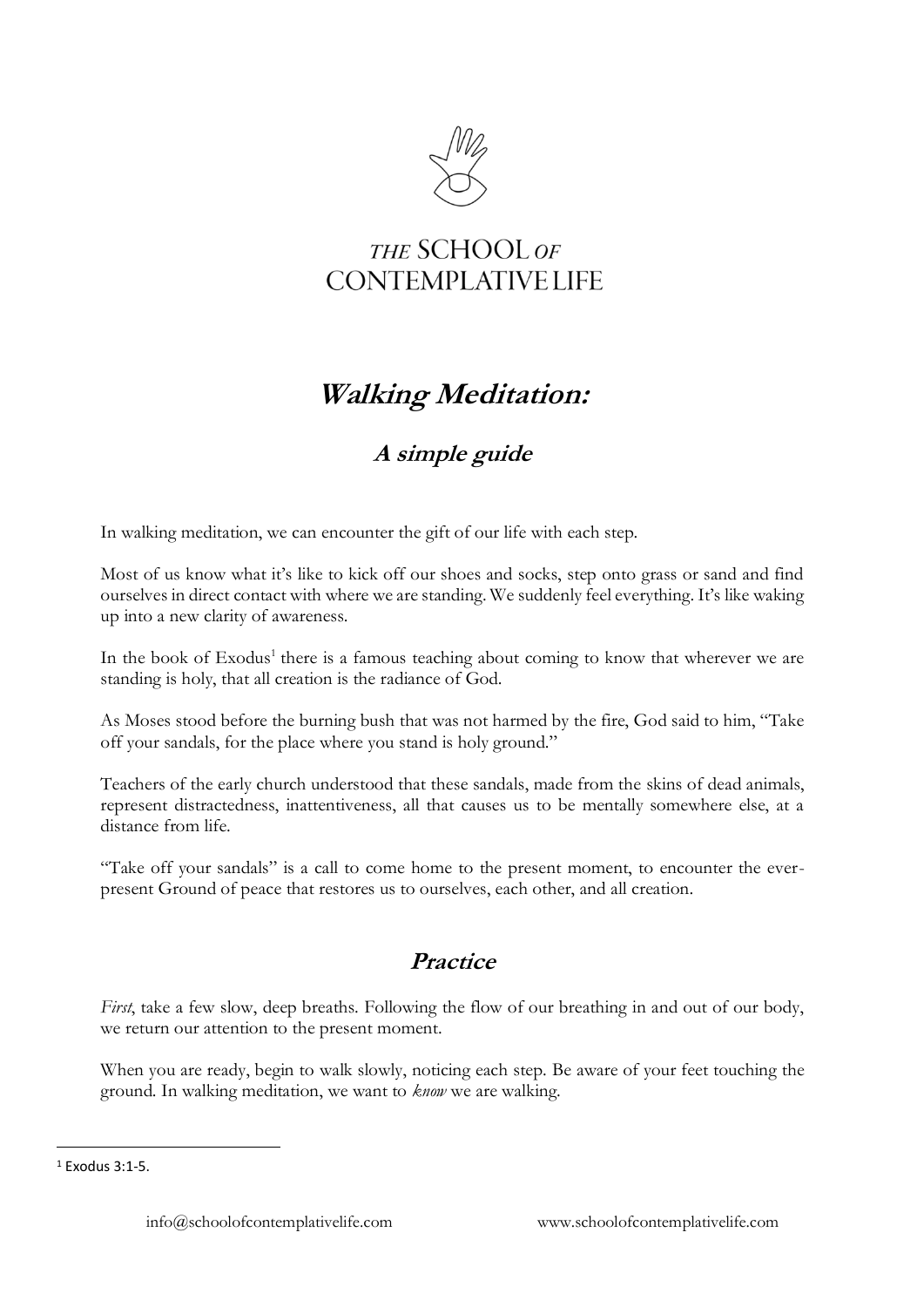Bring your breathing into harmony with your steps, taking two or three steps with each in-breath, and two or three steps with each out-breath – whatever is comfortable for you.

Allow yourself to let go of any worries about the future, any regrets about the past, any concerns about the present. If such thoughts arise, just let them pass through without engaging with them.

Whether you walk for half an hour or just a few minutes, allow your awareness to embrace the total sensation of walking.

Enjoy the movement of the sky, the sight of a beautiful tree, the presence of whoever is near you. With each step, each breath, simply savour the gift of being where you are.

"Behold", Christ says, "I have left an open door before you, which no one can close."<sup>2</sup>

We have already been given everything we need for the journey.



<sup>2</sup> Revelation 3:8.